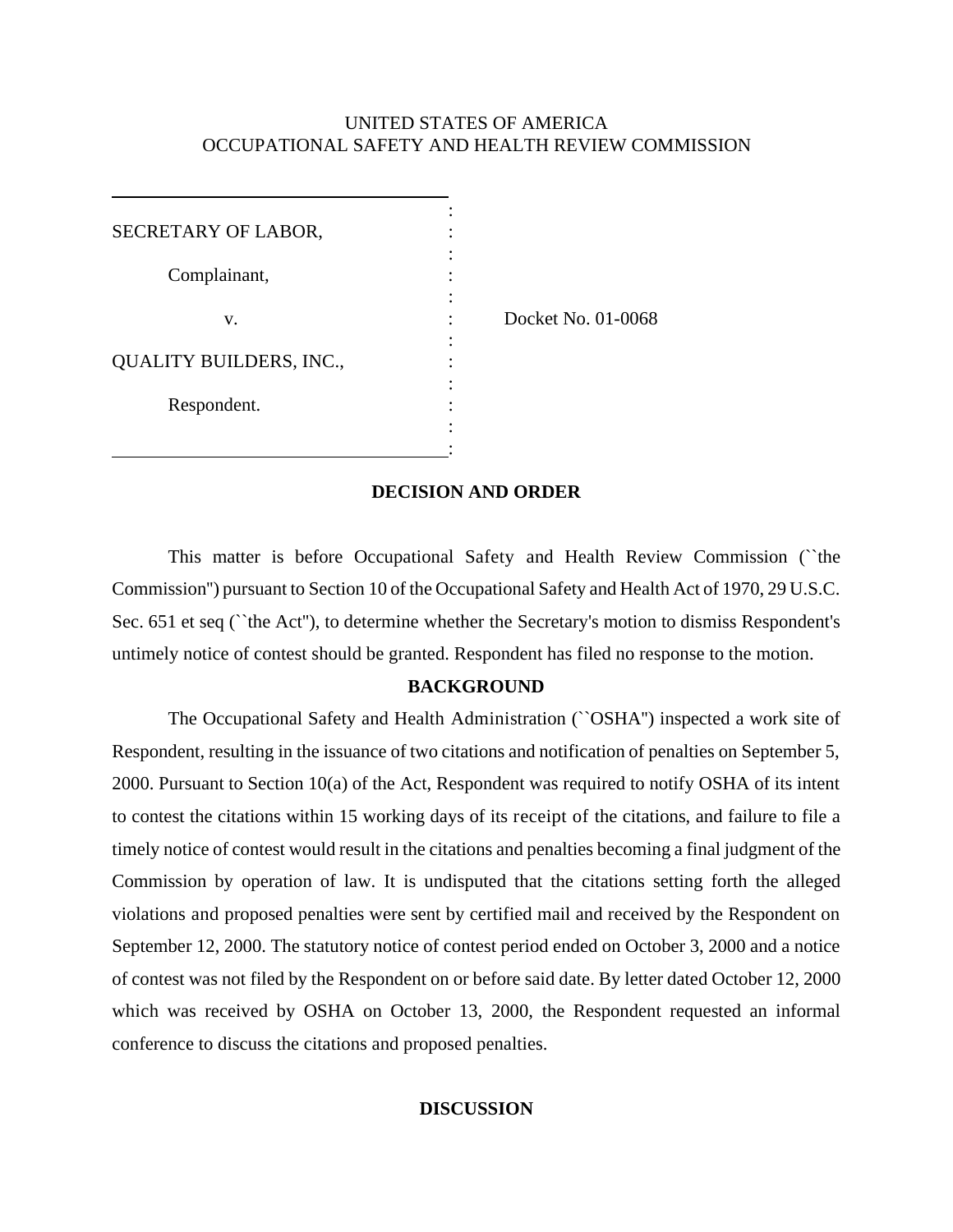The record plainly shows that the Respondent did not file its notice of contest within the 15 day period. An otherwise untimely notice of contest may be accepted where the delay in filing was caused by deception on the part of the Secretary or by the Secretary's failure to follow proper procedures. An employer is also entitled to relief under the Federal Rules of Civil Procedure  $60(b)(1)$  if it establishes that the Commissions's final order was entered as a result of  $\degree$  mistake, inadvertence, surprise, or `excusable neglect'', or under  $60(b)(6)$  for ``any other reason justifying relief'', including mitigating circumstances such as illness, or a disability which would prevent a party from protecting its interests. Branciforte Builders, Inc. 9 BNA OSHC 2113(No.80-1920,1981). There is no contention that the Secretary acted improperly in this matter.

The cover letter accompanying the citations states on page 2 under the heading RIGHT to CONTEST as follows: `` You have the right to contest this Citation and Notification of Penalty. You may contest all citation items or only individual items. You may also contest proposed penalties and/or abatement dates without contesting underlying violations. Unless you inform the Area Director in writing that you intend to contest the citation(s) and/or proposed penalty(ies) within 15 working days after receipt, the citation(s) and the proposed penalty(ies) will become a final order of the Occupational Safety and Health Review Commission and may not be reviewed by any court or agency.

The Commission has held that the OSHA citation ``plainly state(s) the requirement to file a notice of contest within the prescribed period'', and that the OSHA 3000 booklet accompanying the citation ``provide(s) additional straightforward explanations.'' Roy Kay, Inc., 13 BNA OSHC 2021, 2022 (No.88-1989): Keefe Earth Boring Co.,14 BNA OSHC2187, 2192 (No 88-2521,1991). Finally, the Commission has held that an employer "must bear the burden of its own lack of diligence in failing to carefully read and act upon the information contained in the citations'', and that Rule 60(b) cannot be invoked to ``give relief to a party who has chosen a course of action which in retrospect appears unfortunate or where error or miscalculation is traceable to a lack of care.'' Accrom Constr. Serv., 15 BNA 1123,1126(No. 88-2291, 1991).

The Respondent had clear notice of the need to contest within the 15 working day period, and it is responsible for its failure to act promptly on its government mail. The circumstances here are insufficient to establish entitlement to relief under Rule 60(b).

## **ORDER**